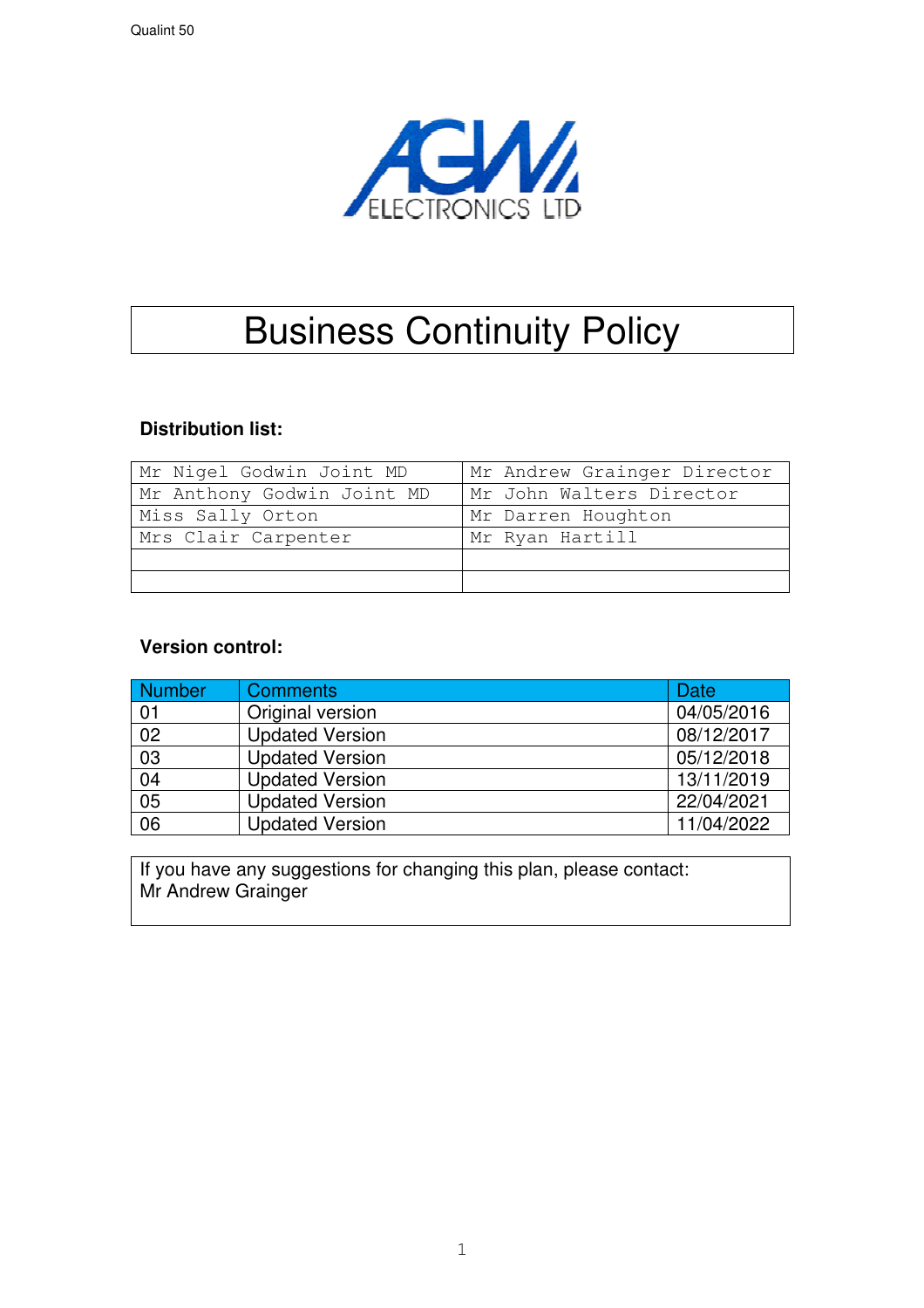### **Contents**

| No.            | <b>Section</b>                                         | Page           |
|----------------|--------------------------------------------------------|----------------|
| 1              | Aim of the Plan                                        | 3              |
| $\overline{2}$ | Objectives of the Plan                                 | 3              |
| 3              | <b>Critical Function Checklist</b>                     | 3              |
| 4              | <b>Command and Control</b>                             | 3              |
| 5              | <b>Critical Function Analysis and Recovery Process</b> | $\overline{4}$ |
|                | 1. Damage Analysis 24Hrs                               | $4 - 5$        |
|                | 2. Action based on damage analysis 48hrs               | $6 - 7$        |
|                | 3. Set up manufacturing premises 1 week to 1 month     | $8-9$          |
| 6              | <b>Emergency Response Checklist</b>                    | 10             |
| $\overline{7}$ | <b>Contact Lists</b>                                   | 11             |
|                | A. Staff (see sheet attached) (Issue 02)               | 11             |
|                | <b>B. Second Hand Machine Companies</b>                | 11             |
|                | C. Key Suppliers (Issue 02)                            | 12             |
|                | D. Key Customers (Issue 02)                            | 13             |
|                | E. Utility Companies (Issue 02)                        | 14             |
|                | F. Local Emergency Services                            | 15             |
|                | G. Insurance and Finance Companies (Issue 02)          | 16             |
|                | H. Local Authority                                     | 16             |
| 8              | <b>Emergency Pack Contents</b>                         | 17             |
| 9              | Actions and Expenses Log                               | 18             |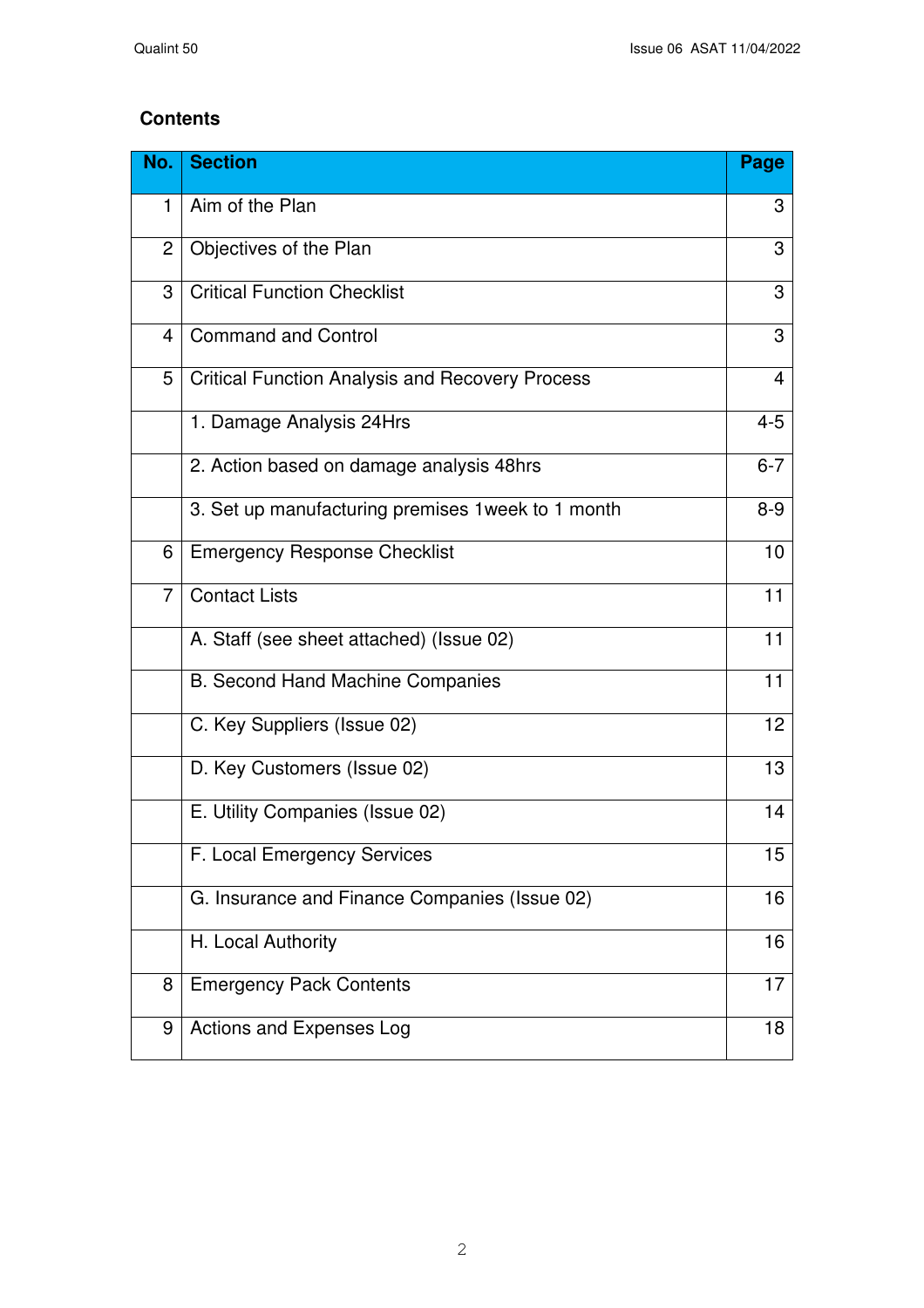#### **1. Aim of the plan**

This plan has been designed to prepare AGW Electronics Ltd to cope with the effects of an emergency or crisis. It is intended that this document will provide the basis for a relatively quick and painless return to "business as usual" regardless of the cause.

### **2. Objectives of the plan**

- Understand the critical functions and activities of the organisation.
- Analyse and respond to the risks to the organisation.
- Provide a detailed, prioritised, and timetabled response to an emergency situation.
- Identify the key roles, responsibilities, and contacts to respond to an emergency.

### **3. Critical Function Checklist**

| <b>Priority</b> | <b>Critical function</b>         | Timeframe           | Page |
|-----------------|----------------------------------|---------------------|------|
|                 | Damage Analysis                  | 24hrs               |      |
| 2               | Action based on damage analysis. | 48hrs               |      |
|                 | Set up manufacturing premises.   | 1week to<br>1 month |      |

This list may be used as a checklist to ensure that critical tasks are completed on time and according to a pre-agreed priority schedule. It may also be used to provide a hand-over document between different shifts in the recovery process.

### **4. Command and Control**

The decision to use this plan will be taken by the following, who will also be responsible for taking the "difficult" decisions for the organisation overall:

| <b>Name</b>     | Title           | <b>Contact details</b>     |
|-----------------|-----------------|----------------------------|
| Mr Nigel Godwin | <b>MD</b>       | <b>AGW Electronics Ltd</b> |
| Mr Andrew       | <b>Director</b> | <b>AGW Electronics Ltd</b> |
| Grainger        |                 |                            |
| Mr John Walters | <b>Director</b> | <b>AGW Electronics Ltd</b> |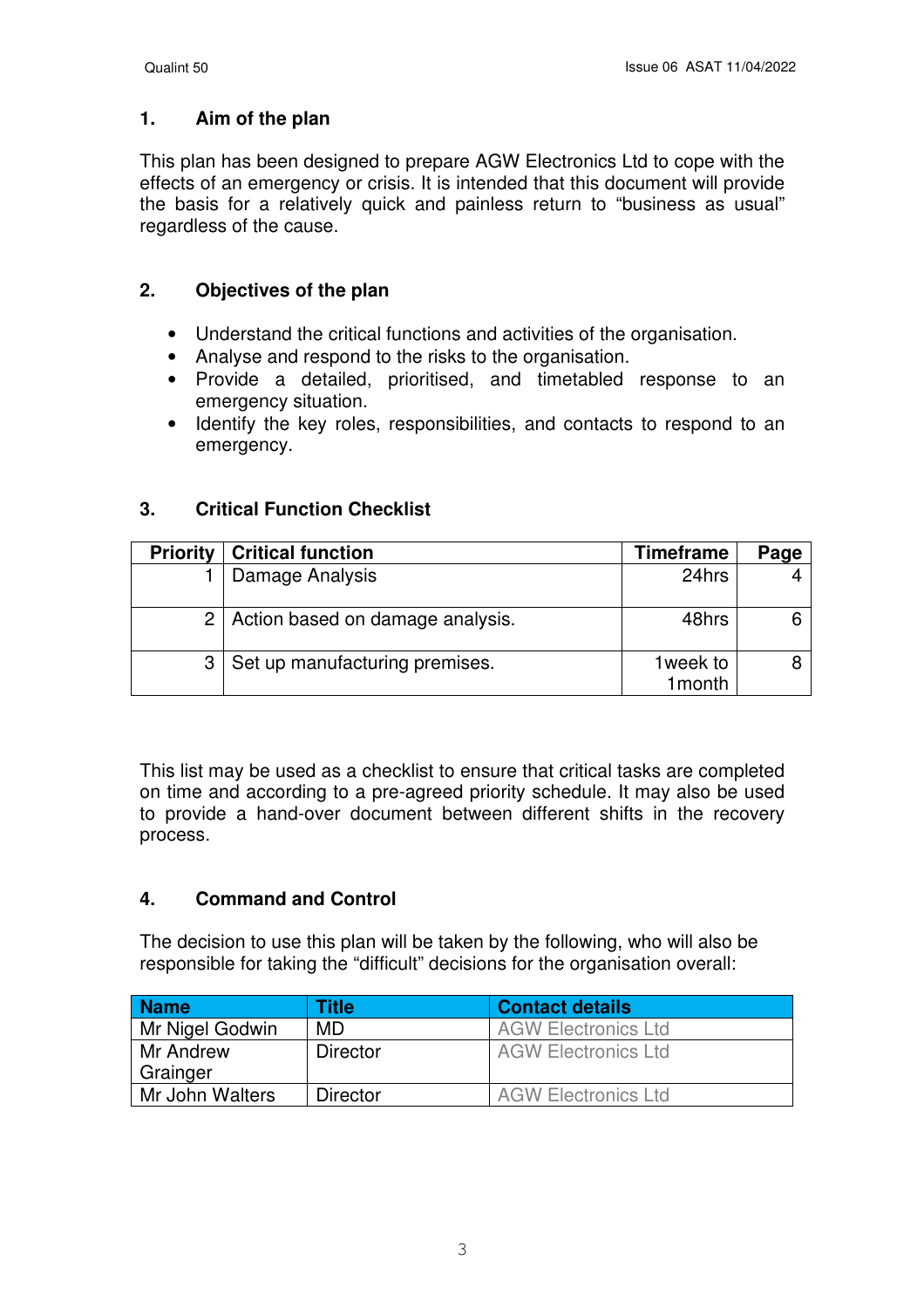| <b>Priority:</b>                                                                                   | 1 | <b>Critical</b><br>function:                                      | Damage Analysis (24hrs)                                                                                                                                                                                                                                                                                                                 |  |  |
|----------------------------------------------------------------------------------------------------|---|-------------------------------------------------------------------|-----------------------------------------------------------------------------------------------------------------------------------------------------------------------------------------------------------------------------------------------------------------------------------------------------------------------------------------|--|--|
| Responsibility:                                                                                    |   | (role responsible for leading on<br>this activity, plus deputies) | Leaders:<br>Deputies:<br>John Walkerdine<br>Nigel Godwin<br><b>Andy Grainger</b><br><b>Graham Wieloch</b><br><b>John Walters</b><br><b>Sally Orton</b><br>Darren Houghton<br><b>Clair Carpenter</b><br><b>Lance Darlow</b><br><b>Andy Hewitt</b><br>Kamlesh Vadhia<br><b>Alastair Huntington</b><br><b>Ryan Hartill</b><br>Julie Taylor |  |  |
| Potential impact on<br>organisation<br>if interrupted:                                             |   |                                                                   | Loss of business                                                                                                                                                                                                                                                                                                                        |  |  |
| Likelihood of interruption to<br>organisation:                                                     |   |                                                                   | High                                                                                                                                                                                                                                                                                                                                    |  |  |
| Recovery timeframe:<br>(how quickly must this function<br>be recovered to avoid lasting<br>damage) |   |                                                                   | 24 Hours.                                                                                                                                                                                                                                                                                                                               |  |  |
|                                                                                                    |   | <b>Resources required for recovery:</b>                           |                                                                                                                                                                                                                                                                                                                                         |  |  |
| <b>Staff</b><br>(numbers, skills, knowledge,<br>alternative sources)                               |   |                                                                   | No staff required at this time.                                                                                                                                                                                                                                                                                                         |  |  |
| Data / systems<br>(backup and recovery<br>required)                                                |   | processes, staff and equipment                                    | Leaders and Deputies to assess damage.<br>Staffs are to be informed not to attend.<br>Nigel Godwin is to update the website with<br>relevant information.<br>Dave Wilson (tech station) is to set up a<br>server on his premises.                                                                                                       |  |  |
| Premises<br><i>from-home options)</i>                                                              |   | (potential relocation or work-                                    | Derbyshire County Council and/or commercial<br>letting agencies are to be contacted regarding<br>new premises.<br>(see section G for contact information)                                                                                                                                                                               |  |  |
| Communications                                                                                     |   | (methods of contacting staff,<br>suppliers, customers, etc)       | Kamlesh Vadhia and Alastair Huntington to<br>contact customers.<br>Sally Orton to contact suppliers.<br>Ryan Hartill and Julie Taylor to contact Staff.                                                                                                                                                                                 |  |  |

# **5. Critical Function Analysis and Recovery Process**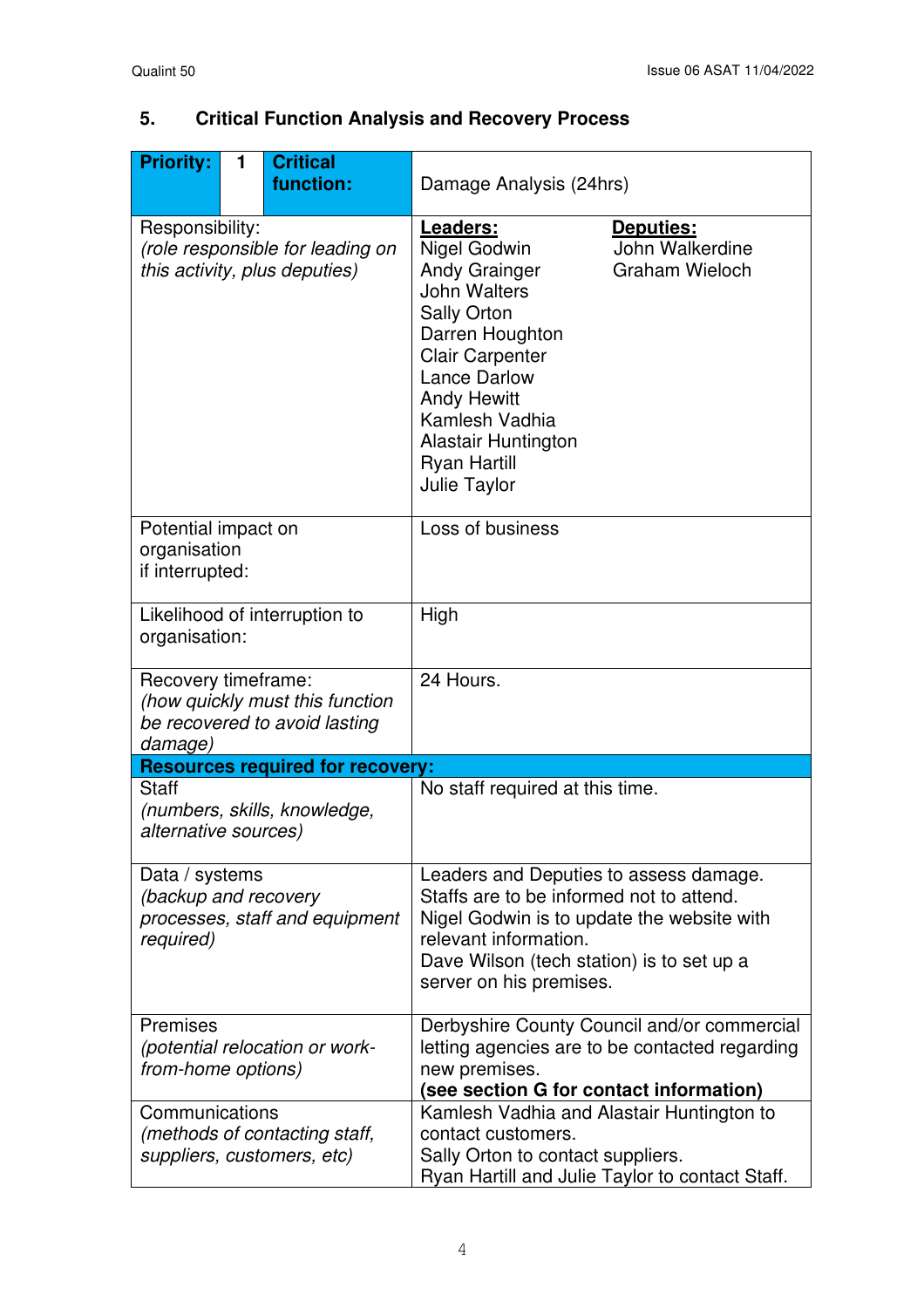|                                  | (Also see Section 6 Contact Lists.)            |
|----------------------------------|------------------------------------------------|
| Equipment                        | Andy Grainger, and John Walters to assess      |
| (key equipment recovery or       | machine damage.                                |
| replacement processes;           |                                                |
| alternative sources; mutual aid) |                                                |
| <b>Supplies</b>                  | Sally Orton to assess materials for customer   |
| (processes to replace stock and  | orders to go.                                  |
| key supplies required; provision | Clair Carpenter to assess customer deliveries. |
| in emergency pack)               |                                                |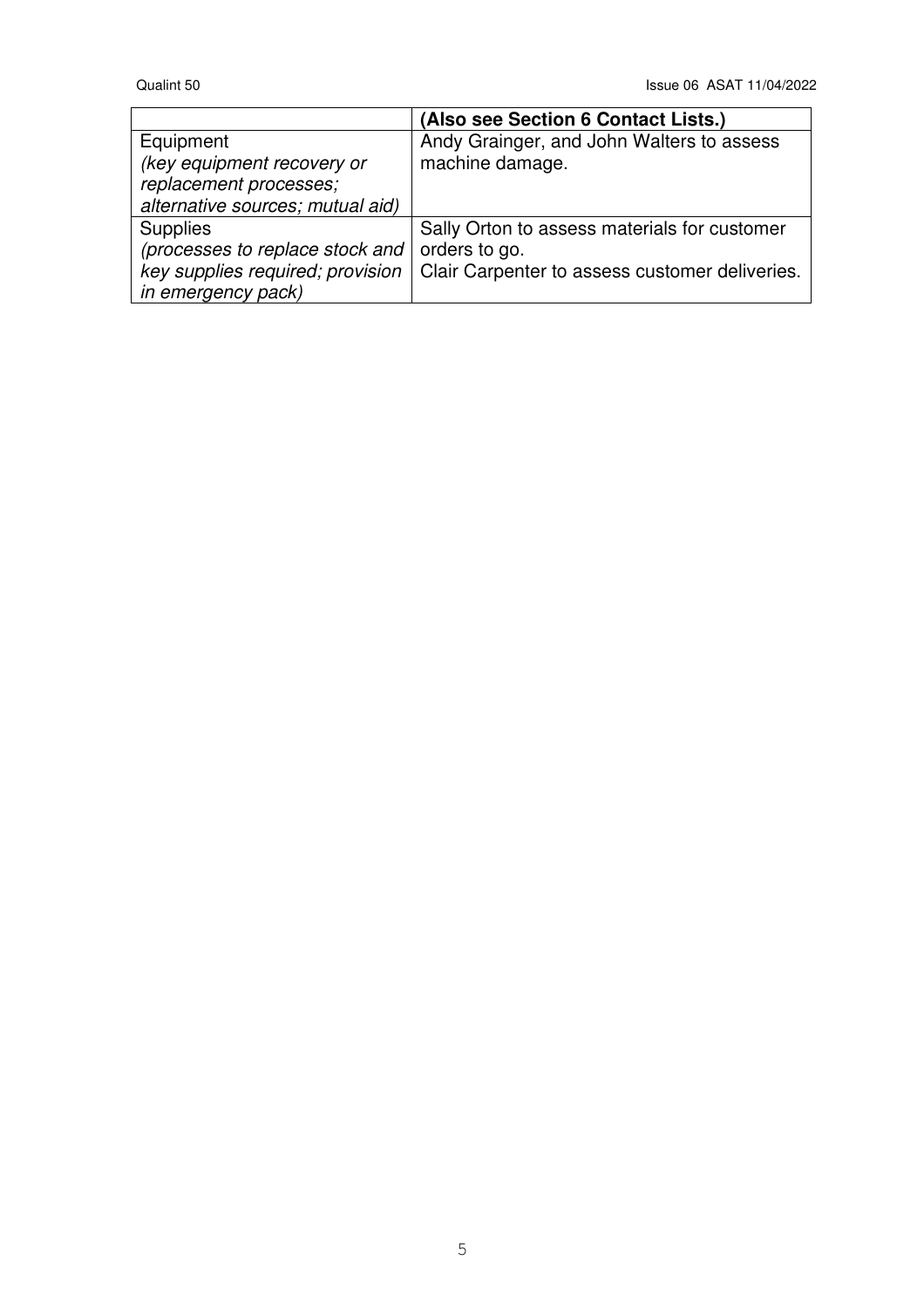| <b>Priority:</b>                                       | $\mathbf{2}$ | <b>Critical</b><br>function:                                      | Action based on damage analysis. (48hrs)                                                                                                                                                                                                                                                                                                                |                                              |
|--------------------------------------------------------|--------------|-------------------------------------------------------------------|---------------------------------------------------------------------------------------------------------------------------------------------------------------------------------------------------------------------------------------------------------------------------------------------------------------------------------------------------------|----------------------------------------------|
| Responsibility:                                        |              | (role responsible for leading on<br>this activity, plus deputies) | Leaders:<br>Deputies:<br>Nigel Godwin<br>John Walkerdine<br><b>Andy Grainger</b><br><b>Graham Wieloch</b><br><b>John Walters</b><br><b>Sally Orton</b><br>Darren Houghton<br><b>Clair Carpenter</b><br><b>Lance Darlow</b><br><b>John Walters</b><br><b>Andy Hewitt</b><br>Kamlesh Vadhia<br>Alastair Huntington<br><b>Ryan Hartill</b><br>Julie Taylor |                                              |
| Potential impact on<br>organisation<br>if interrupted: |              |                                                                   | Loss of business.                                                                                                                                                                                                                                                                                                                                       |                                              |
| organisation:                                          |              | Likelihood of interruption to                                     | High                                                                                                                                                                                                                                                                                                                                                    |                                              |
| Recovery timeframe:<br>damage)                         |              | (how quickly must this function<br>be recovered to avoid lasting  | 48Hrs                                                                                                                                                                                                                                                                                                                                                   |                                              |
|                                                        |              | <b>Resources required for recovery:</b>                           |                                                                                                                                                                                                                                                                                                                                                         |                                              |
| <b>Staff</b><br>alternative sources)                   |              | (numbers, skills, knowledge,                                      | Staff may be required for cleaning and<br>recovery duties.                                                                                                                                                                                                                                                                                              |                                              |
| Data / systems<br>(backup and recovery<br>required)    |              | processes, staff and equipment                                    | Staffs are to be informed if needed.<br>through portable laptop.<br>Website will be updated.                                                                                                                                                                                                                                                            | Backup data system with tech station, access |
| <b>Premises</b><br>from-home options)                  |              | (potential relocation or work-                                    | Follow up telephone call with Derbyshire<br>county council and/or commercial letting<br>agencies regarding new premises.                                                                                                                                                                                                                                |                                              |

# **5. Critical Function Analysis and Recovery Process (continued)**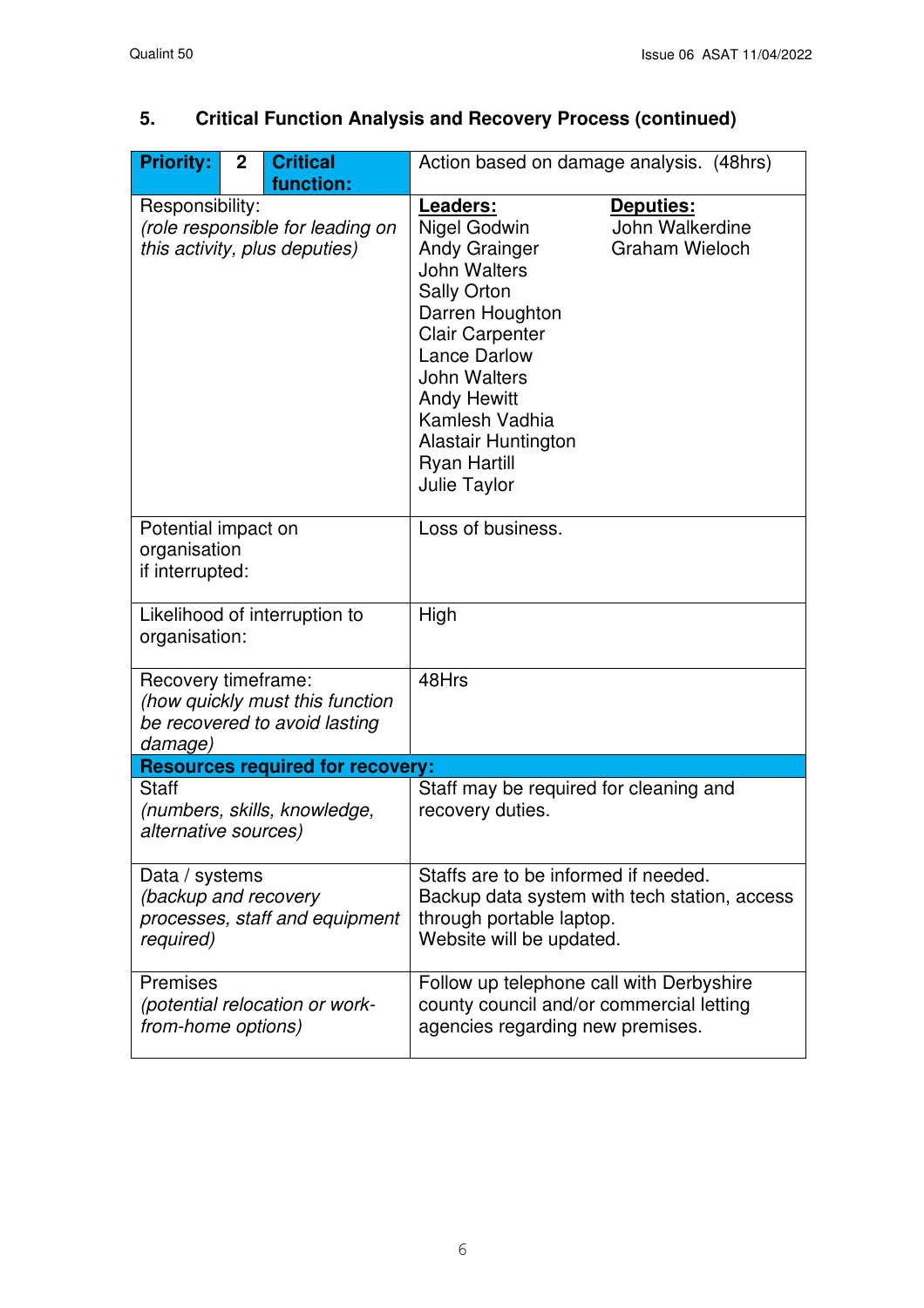| Communications<br>(methods of contacting staff,<br>suppliers, customers, etc) | Data system will be up and running at tech<br>station or on a portable laptop.<br>Mobile phones will be used to contact staff,<br>customers, and suppliers. |
|-------------------------------------------------------------------------------|-------------------------------------------------------------------------------------------------------------------------------------------------------------|
|                                                                               | (Also see Section 6 Contact Lists.)                                                                                                                         |
| Equipment                                                                     | Andy Grainger and John Walters will repair                                                                                                                  |
| (key equipment recovery or                                                    | machines were possible and purchase                                                                                                                         |
| replacement processes;                                                        | second hand machines, if necessary, from                                                                                                                    |
| alternative sources; mutual aid)                                              | Edson's and Winding Technologies.                                                                                                                           |
| <b>Supplies</b>                                                               | Sally Orton to priorities materials for customer                                                                                                            |
| (processes to replace stock                                                   | orders to go.                                                                                                                                               |
| and key supplies required;                                                    | Clair Carpenter to priorities customer                                                                                                                      |
| provision in emergency pack)                                                  | deliveries.                                                                                                                                                 |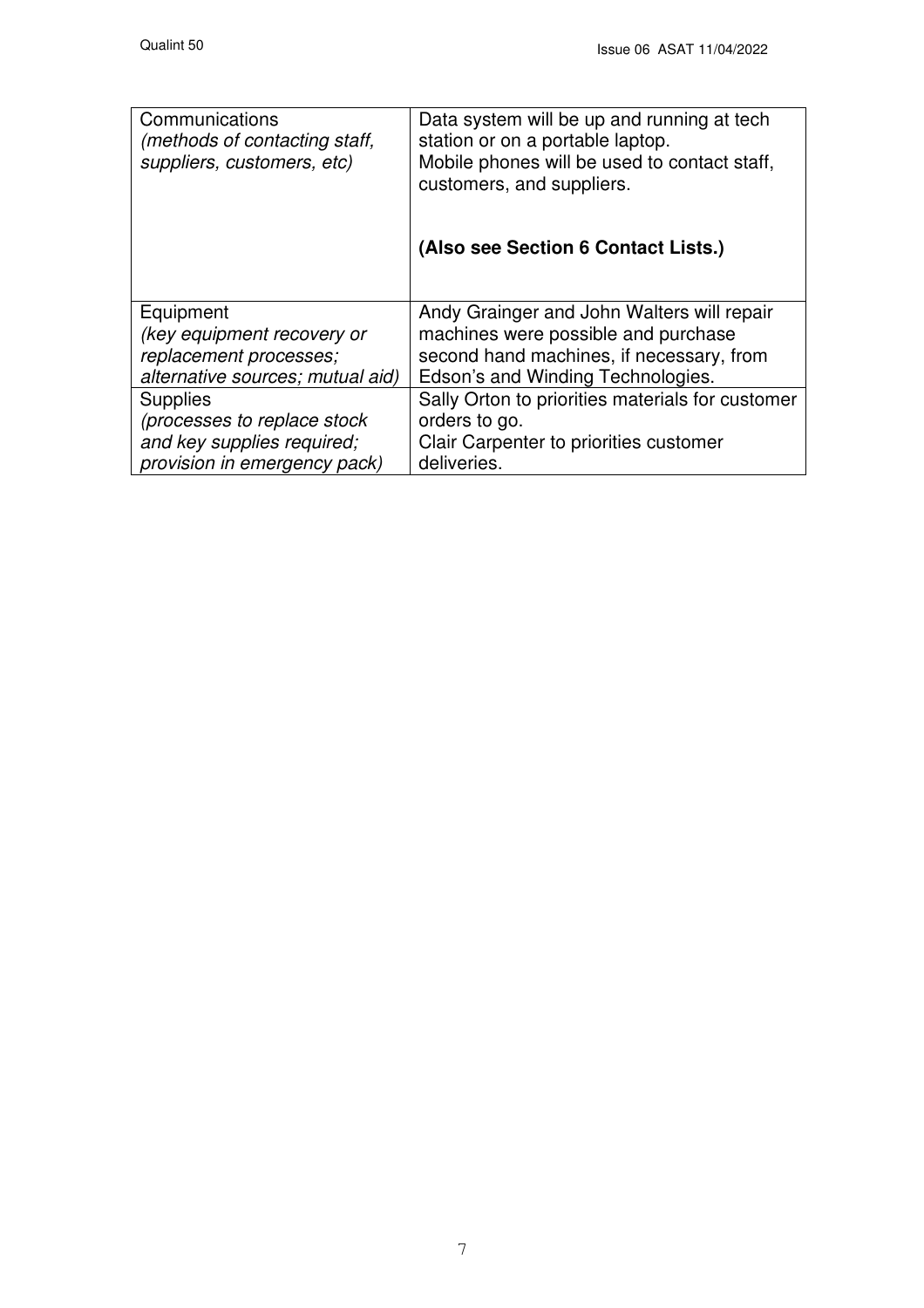# **5. Critical Function Analysis and Recovery Process (continued)**

| <b>Priority:</b>                                                                      | 3                                                                             | <b>Critical</b>                                                  | Set up manufacturing premises. (1 week to 1                                                                                                                                                                                                                                                                                                                    |  |
|---------------------------------------------------------------------------------------|-------------------------------------------------------------------------------|------------------------------------------------------------------|----------------------------------------------------------------------------------------------------------------------------------------------------------------------------------------------------------------------------------------------------------------------------------------------------------------------------------------------------------------|--|
|                                                                                       |                                                                               | function:                                                        | month)                                                                                                                                                                                                                                                                                                                                                         |  |
| Responsibility:<br>(role responsible for leading on<br>this activity, plus deputies)  |                                                                               |                                                                  | Leaders:<br>Deputies:<br>John Walkerdine<br>Nigel Godwin<br><b>Andy Grainger</b><br><b>Graham Wieloch</b><br><b>John Walters</b><br><b>Sally Orton</b><br>Darren Houghton<br><b>Clair Carpenter</b><br><b>Lance Darlow</b><br><b>John Walters</b><br><b>Andy Hewitt</b><br>Kamlesh Vadhia<br><b>Alastair Huntington</b><br><b>Ryan Hartill</b><br>Julie Taylor |  |
| Potential impact on<br>organisation<br>if interrupted:                                |                                                                               |                                                                  | Loss of business.                                                                                                                                                                                                                                                                                                                                              |  |
| organisation:                                                                         |                                                                               | Likelihood of interruption to                                    | High.                                                                                                                                                                                                                                                                                                                                                          |  |
| Recovery timeframe:<br>damage)                                                        |                                                                               | (how quickly must this function<br>be recovered to avoid lasting | 1 week to 1 month reviewed daily for lead<br>times on machines and materials.                                                                                                                                                                                                                                                                                  |  |
|                                                                                       |                                                                               | <b>Resources required for recovery:</b>                          |                                                                                                                                                                                                                                                                                                                                                                |  |
| <b>Staff</b><br>alternative sources)                                                  |                                                                               | (numbers, skills, knowledge,                                     | Staff required depending on priority orders<br>and cleaning duties.                                                                                                                                                                                                                                                                                            |  |
| Data / systems<br>(backup and recovery<br>processes, staff and equipment<br>required) |                                                                               |                                                                  | Data system up and running.                                                                                                                                                                                                                                                                                                                                    |  |
| <b>Premises</b>                                                                       | (potential relocation or work-<br>from-home options)                          |                                                                  | Relocated on new premises.                                                                                                                                                                                                                                                                                                                                     |  |
|                                                                                       | Communications<br>(methods of contacting staff,<br>suppliers, customers, etc) |                                                                  | Data system up and running.<br>Landline in place to contact staff, customers,<br>and suppliers.<br>(Also see Section 6 Contact Lists.)                                                                                                                                                                                                                         |  |
| Equipment                                                                             |                                                                               |                                                                  | Andy Grainger and John Walters will repair                                                                                                                                                                                                                                                                                                                     |  |
| key equipment recovery or                                                             |                                                                               |                                                                  | machines were possible and purchase                                                                                                                                                                                                                                                                                                                            |  |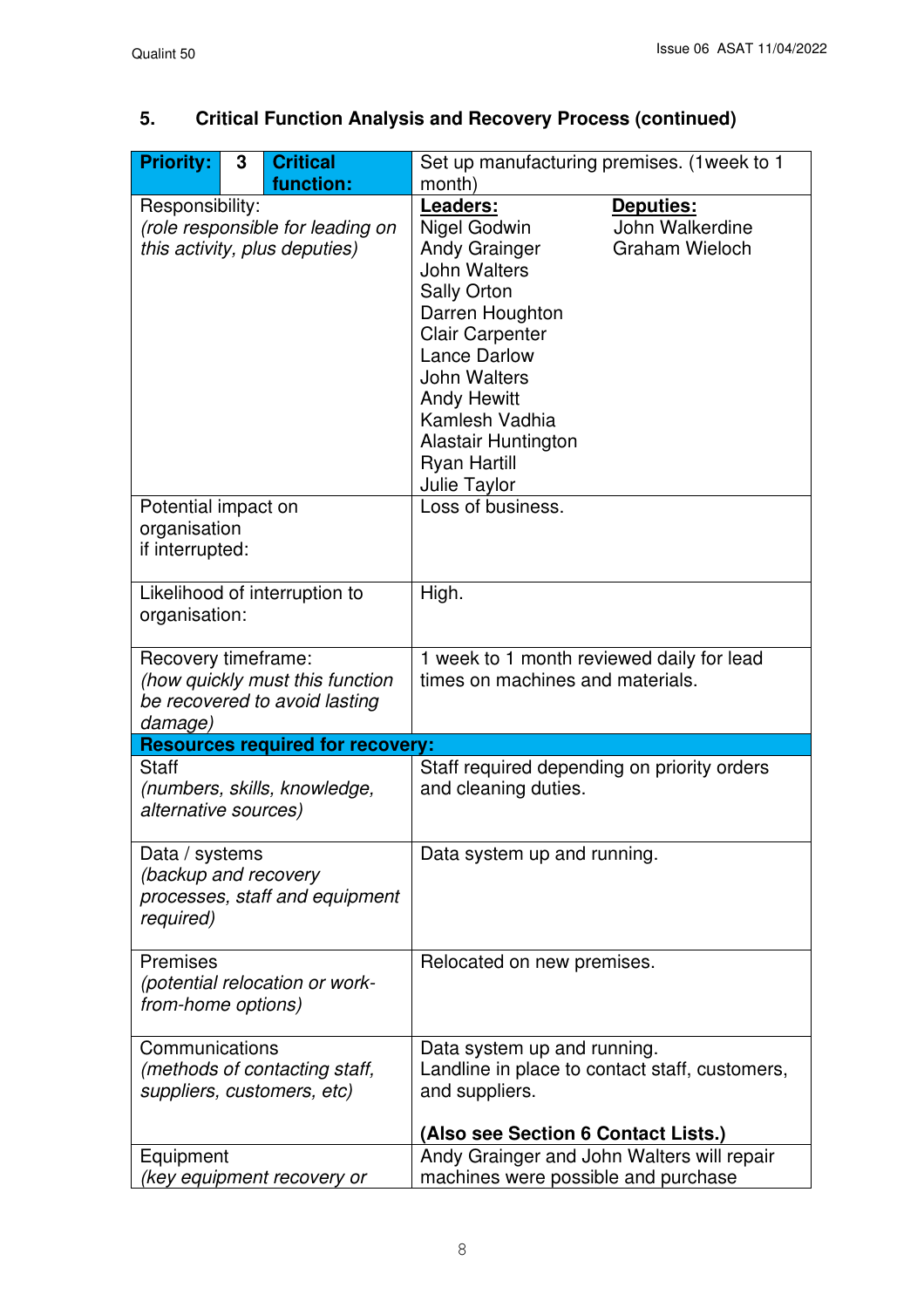| replacement processes;<br>alternative sources; mutual aid) | second hand machines, if necessary, from<br>Edson's and Winding Technologies. |  |
|------------------------------------------------------------|-------------------------------------------------------------------------------|--|
|                                                            |                                                                               |  |
| <b>Supplies</b>                                            | Sally Orton to priorities materials for customer                              |  |
| (processes to replace stock and                            | orders to go.                                                                 |  |
| key supplies required; provision                           | Clair Carpenter to priorities customer                                        |  |
| in emergency pack)                                         | deliveries.                                                                   |  |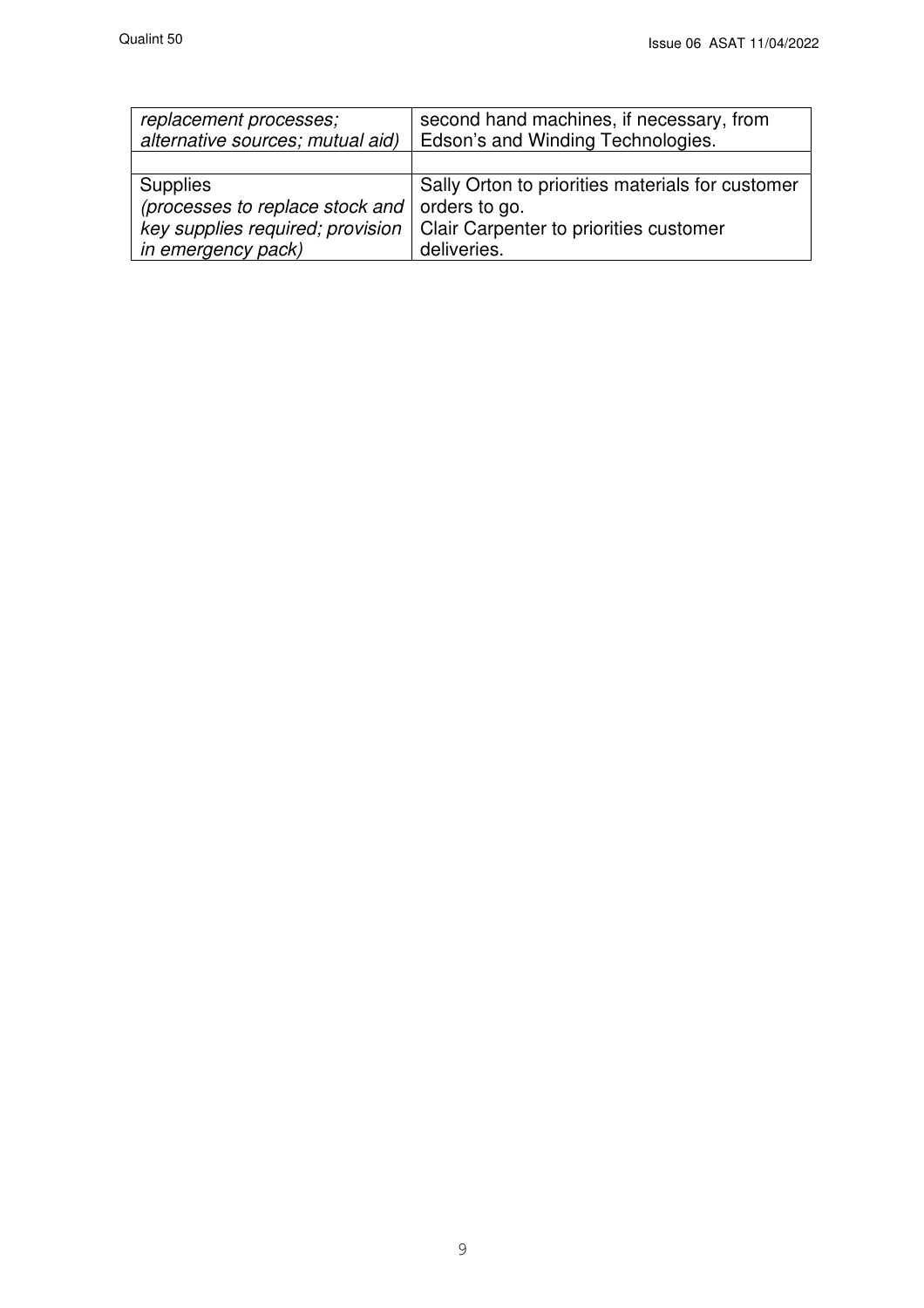### **6. Emergency Response Checklist**

This page should be used as a checklist during the emergency.

| <b>Task</b>                                                                                                                                                                                                      | <b>Completed</b><br>(date, time, by) |
|------------------------------------------------------------------------------------------------------------------------------------------------------------------------------------------------------------------|--------------------------------------|
|                                                                                                                                                                                                                  |                                      |
| <b>Actions within 24 hours:</b><br>Start of log of actions and expenses undertaken (see                                                                                                                          |                                      |
| section 8 Action and Expenses Log)                                                                                                                                                                               |                                      |
| Liaise with emergency services (see section 6E Contact<br>List - Emergency Services)                                                                                                                             |                                      |
| Identify and quantify any damage to the organisation,<br>including staff, premises, equipment, data, records, etc                                                                                                |                                      |
| Identify which critical functions have been disrupted (use<br>section 3 Critical Function Checklist)                                                                                                             |                                      |
| Convene those responsible for recovering identified<br>critical functions, and decide upon the actions to be taken,<br>and in what timeframes (use section 4 Critical Function<br>Analysis and Recovery Process) |                                      |
| Provide information to:<br><b>Staff</b>                                                                                                                                                                          |                                      |
| Suppliers and customers                                                                                                                                                                                          |                                      |
| Insurance company                                                                                                                                                                                                |                                      |
| Daily actions during the recovery process:                                                                                                                                                                       |                                      |
| Convene those responsible for recovery to understand<br>progress made, obstacles encountered, and decide<br>continuing recovery process                                                                          |                                      |
| Provide information to:                                                                                                                                                                                          |                                      |
| <b>Staff</b>                                                                                                                                                                                                     |                                      |
| Suppliers and customers<br>Insurance company                                                                                                                                                                     |                                      |
| Provide public information to maintain the reputation of                                                                                                                                                         |                                      |
| the organisation and keep relevant authorities informed                                                                                                                                                          |                                      |
| <b>Following the recovery process:</b>                                                                                                                                                                           |                                      |
| Arrange a debrief of all staff and identify any additional                                                                                                                                                       |                                      |
| staff welfare needs (e.g., counselling) or rewards                                                                                                                                                               |                                      |
| Use information gained from the debrief to review and                                                                                                                                                            |                                      |
| update this business continuity management plan                                                                                                                                                                  |                                      |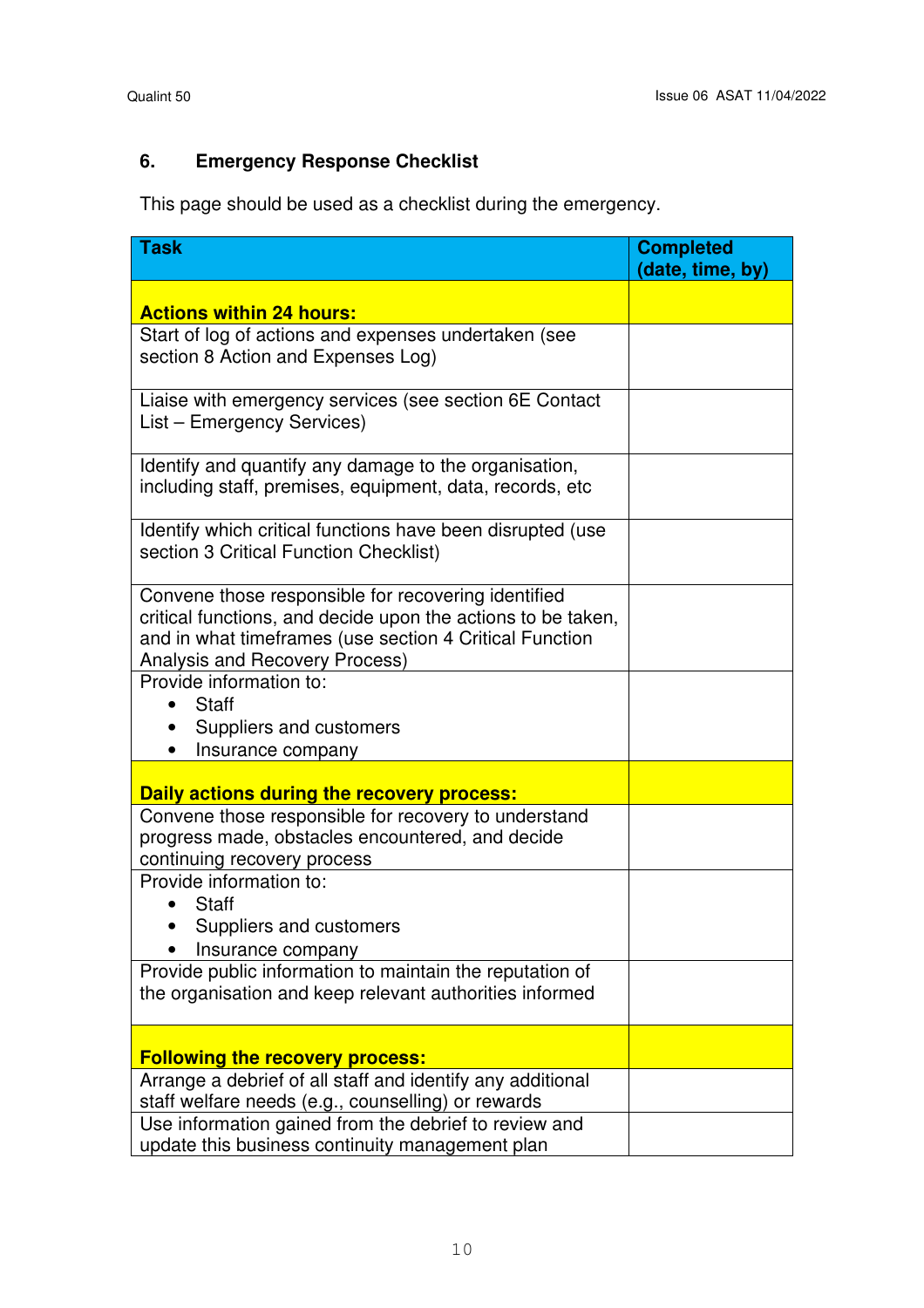### **7. Contact Lists**

This section contains the contact details that are essential for continuing the operation of the organisation.

#### **A. Staff**

See the summary employee report for staff contact details.

### **B. Second Hand Machine Companies.**

| <b>Second Hand Machine</b><br><b>Companies.</b> | <b>Telephone</b>    | <b>Description</b>                          |
|-------------------------------------------------|---------------------|---------------------------------------------|
| <b>Edson Machinery</b>                          | 01342 719719        | <b>Multi Spindle Tag</b><br><b>Wrappers</b> |
| <b>Winding Technologies</b>                     | 01484 663389        | Yans, Jovils,<br>Marseilles'                |
| <b>ACE Company</b>                              | 07850605502         | <b>Jovils</b>                               |
| <b>Series 4</b>                                 | 02380 866377        | <b>Winding Machines</b>                     |
| <b>TNK Europe Ltd</b>                           | +44 (0) 24 76 35 11 | Tanaka                                      |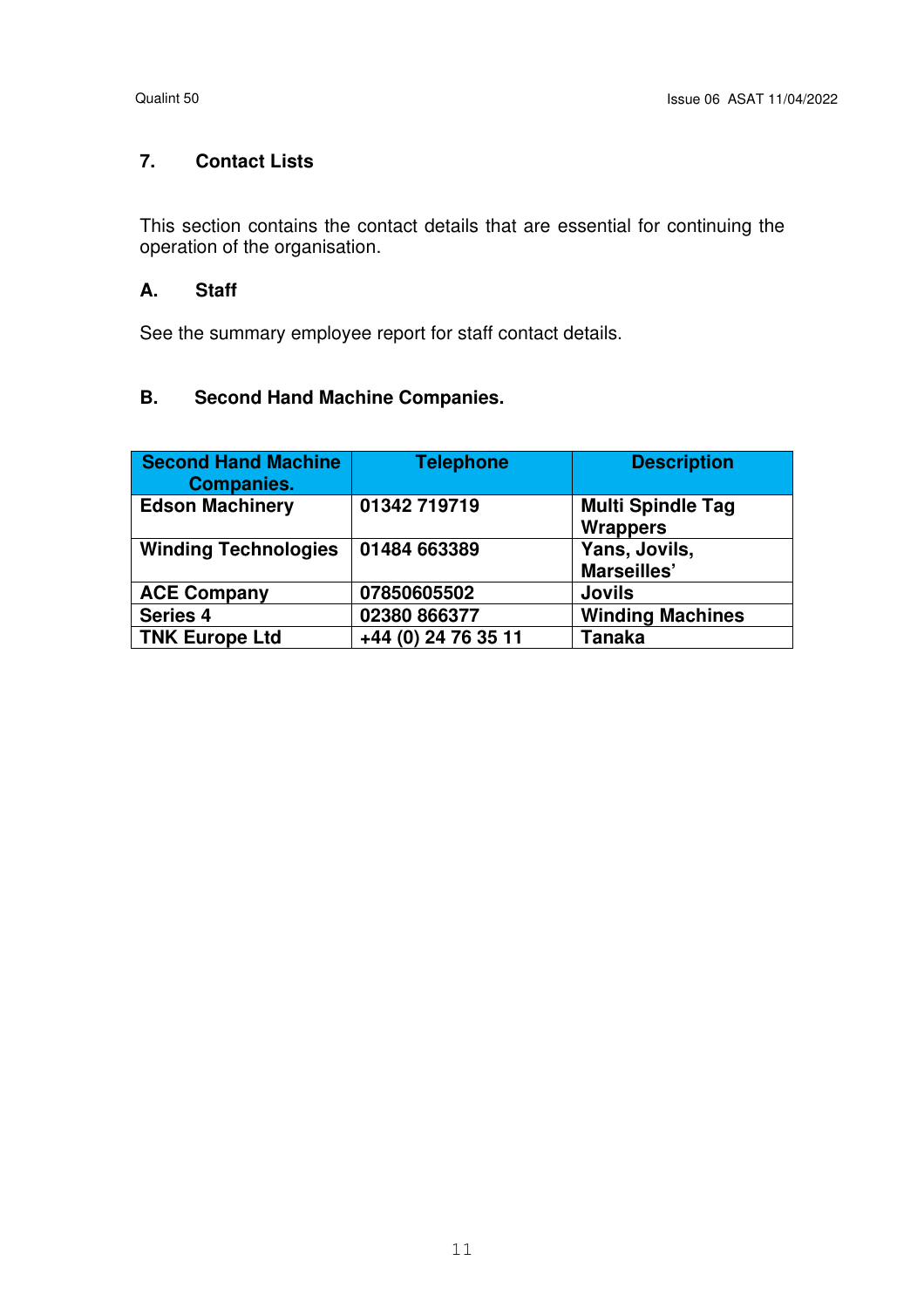# **7. Contact Lists (continued)**

### **C. Key Suppliers**

| <b>Supplier</b>        | <b>Telephone</b> | E-mail |
|------------------------|------------------|--------|
| 3P                     | 01623 633301     | N/A    |
| Gateway                | 01270 615999     | N/A    |
| <b>Hi-Wire</b>         | 01977 522910     | N/A    |
| <b>Miles Platt's</b>   | 01162 643850     | N/A    |
| Par                    | 01246 261828     | N/A    |
| <b>Plasticity</b>      | 01246 456296     | N/A    |
| <b>Power Magnetics</b> | 01280 817243     | N/A    |
| <b>RS</b>              | 01536 444239     | N/A    |
| <b>Self Adhesive</b>   | 01189 575111     | N/A    |
| <b>Solder King</b>     | 01262 363088     | N/A    |
| <b>StockMeir</b>       | 01422 835835     | N/A    |
| T&A                    | 01132 402566     | N/A    |
| Tate                   | 01543 622435     | N/A    |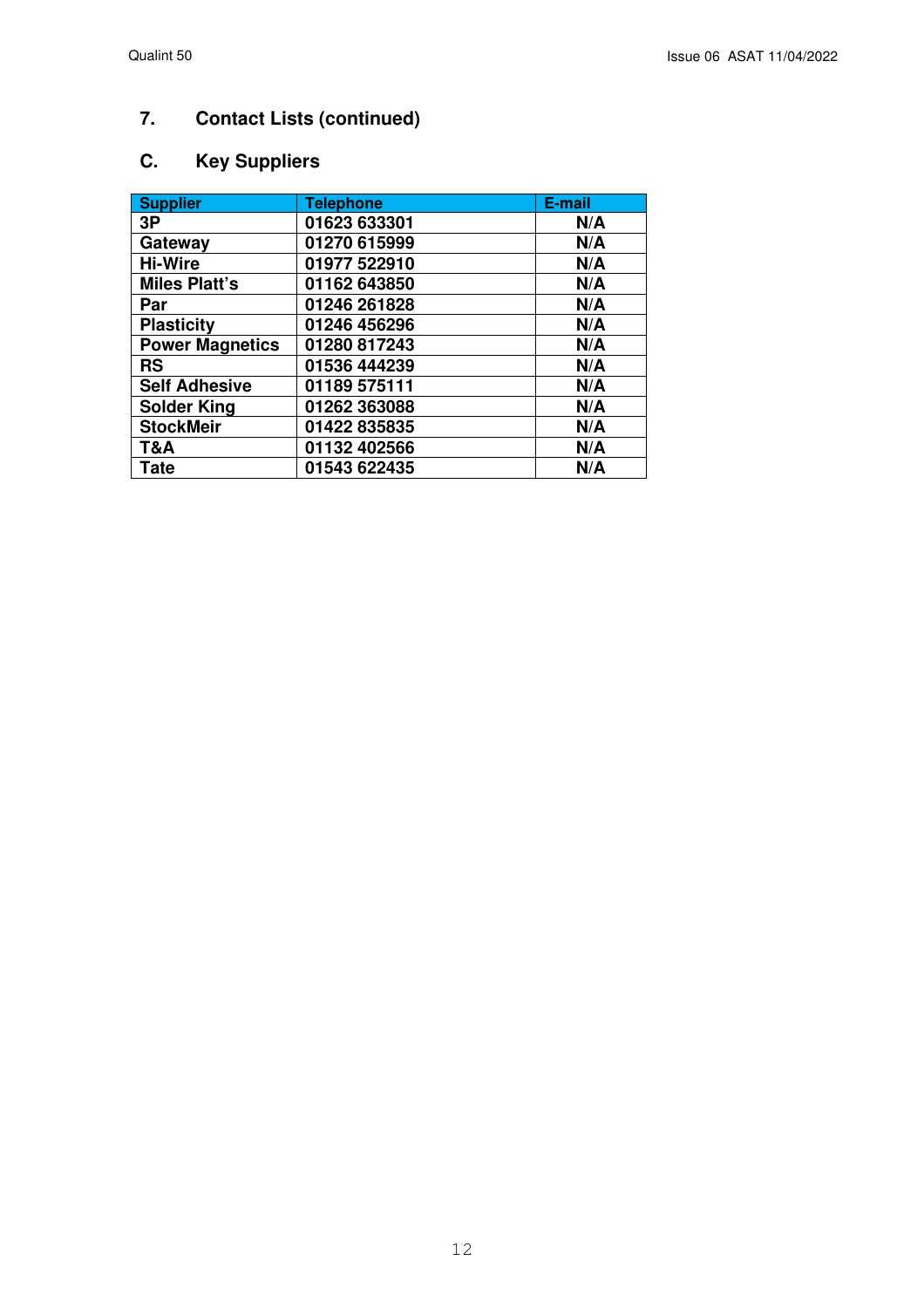### **D. Key Customers**

| <b>Customer</b>                                      | <b>Telephone</b> | E-mail |  |
|------------------------------------------------------|------------------|--------|--|
| <b>Available on request from AGW Electronics Ltd</b> |                  |        |  |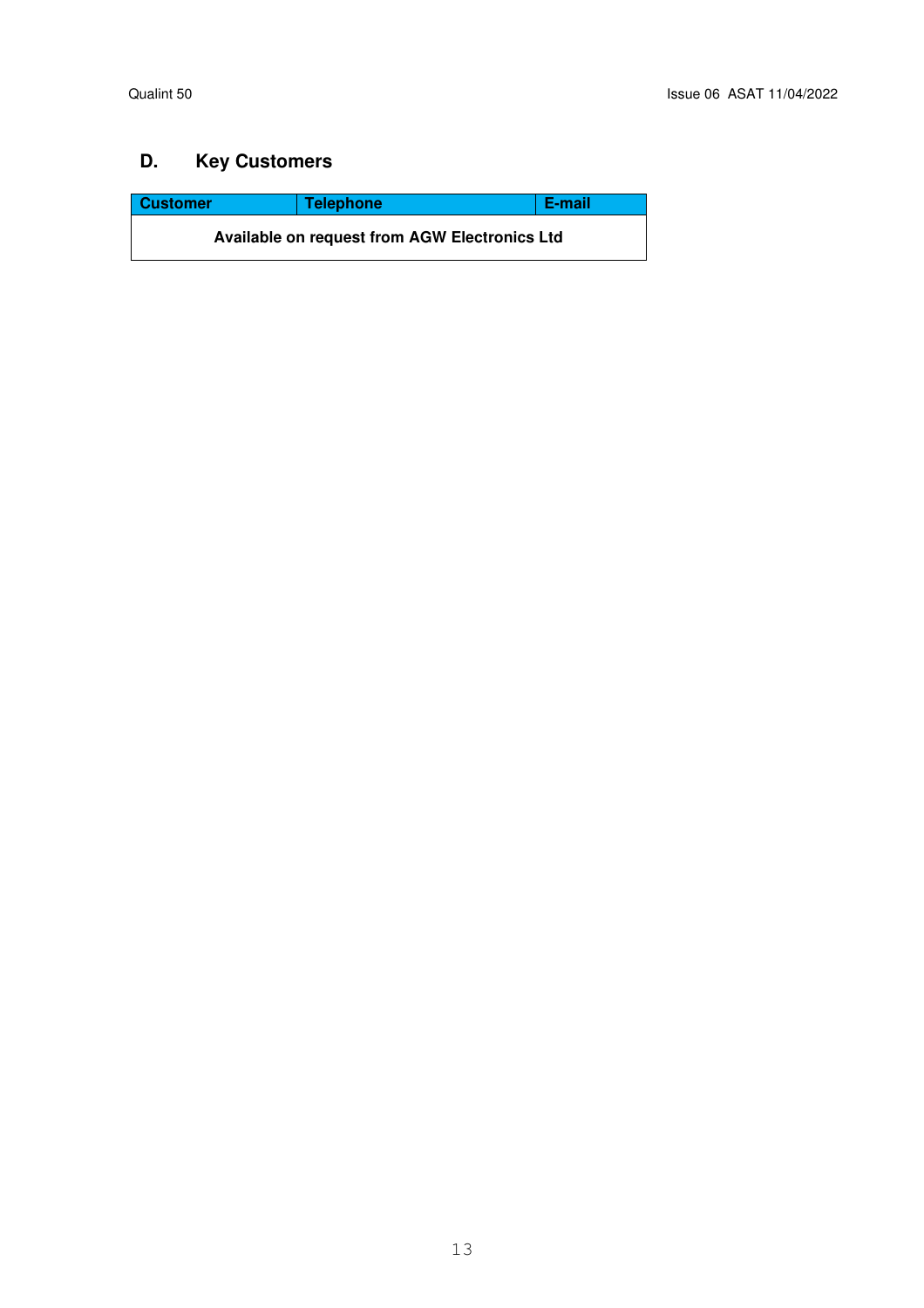### **7. Contact Lists (continued)**

#### **E. Utility Companies**

| <b>Utility</b>            | Company                | <b>Account No</b> | <b>Telephone</b>             |
|---------------------------|------------------------|-------------------|------------------------------|
| <b>Electricity</b>        | Engie                  | N/A               | 08001303600                  |
|                           | <b>Scottish Power</b>  |                   | 08000407002                  |
| Gas                       | Engie                  | N/A               | 08001303600                  |
| <b>Telecommunications</b> | <b>Daisy</b>           | N/A               | 03333202000                  |
| Water                     | <b>Water Plus</b>      | N/A               | 03450276072                  |
| Wastewater                | <b>Business Stream</b> | N/A               | 03451242420<br>E-03334149040 |
| <b>Computer System</b>    | <b>Tech Station</b>    |                   | 01246 488844                 |

Include a plan of your premises (for use by emergency services) showing locations of:

- Main water stop-cock

- Switches for gas and electricity supply

- Any hazardous substances

- Items that would have priority if salvage became a possibility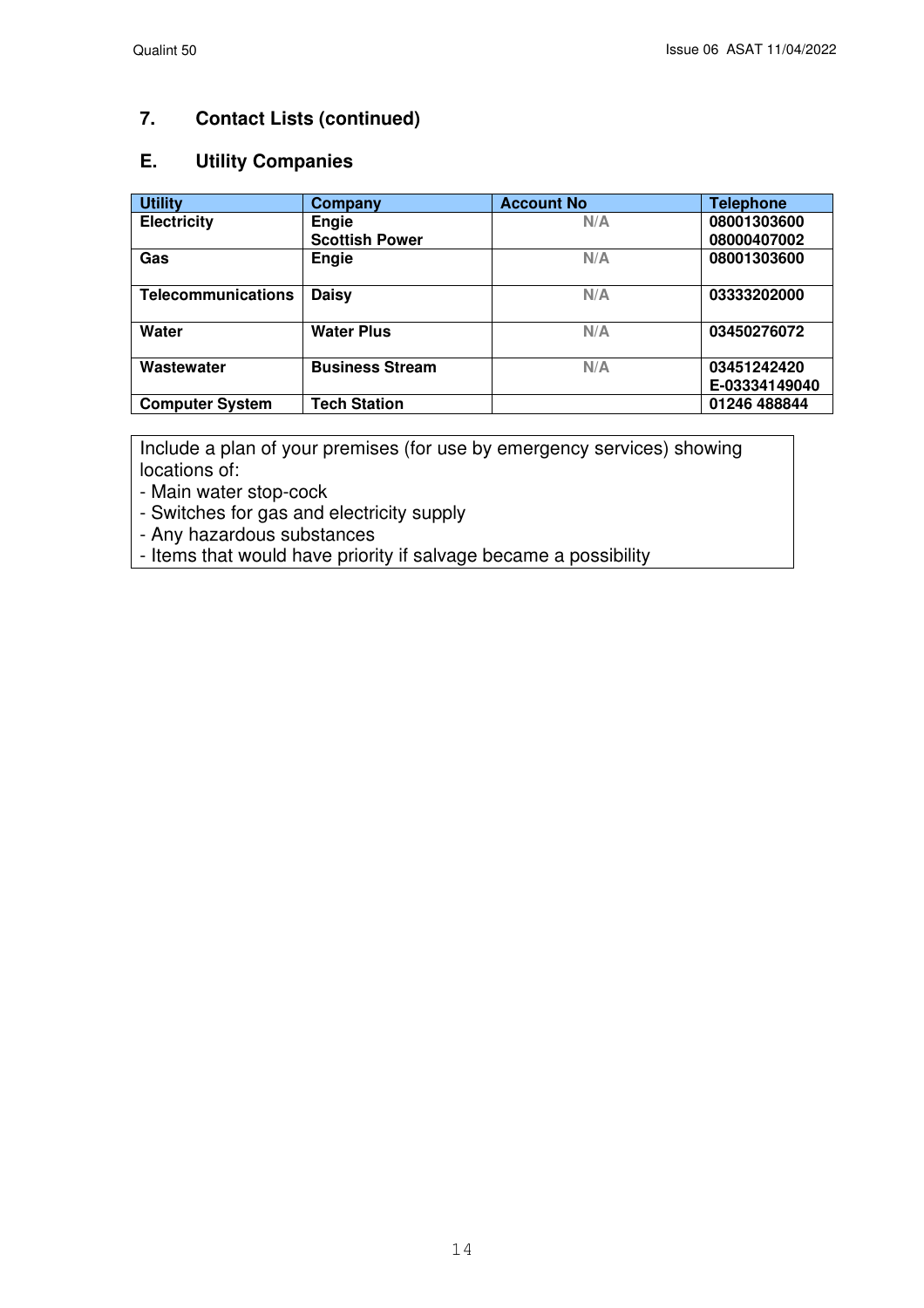# **F. Local Emergency Services**

| <b>Service</b>      | Location                           | <b>Telephone</b> |
|---------------------|------------------------------------|------------------|
| <b>Ambulance</b>    | <b>Emergencies</b>                 | 999              |
| <b>Fire Service</b> | <b>Emergencies</b>                 | 999              |
|                     | <b>Staveley Fire Station</b>       | 01246 223500     |
| <b>Flood line</b>   | <b>Information service</b>         | 0345 988 1188    |
| <b>NHS Hospital</b> | <b>Chesterfield Royal Hospital</b> | 01246277271      |
| <b>Police</b>       | <b>Emergencies</b>                 | 999              |
|                     |                                    | 101              |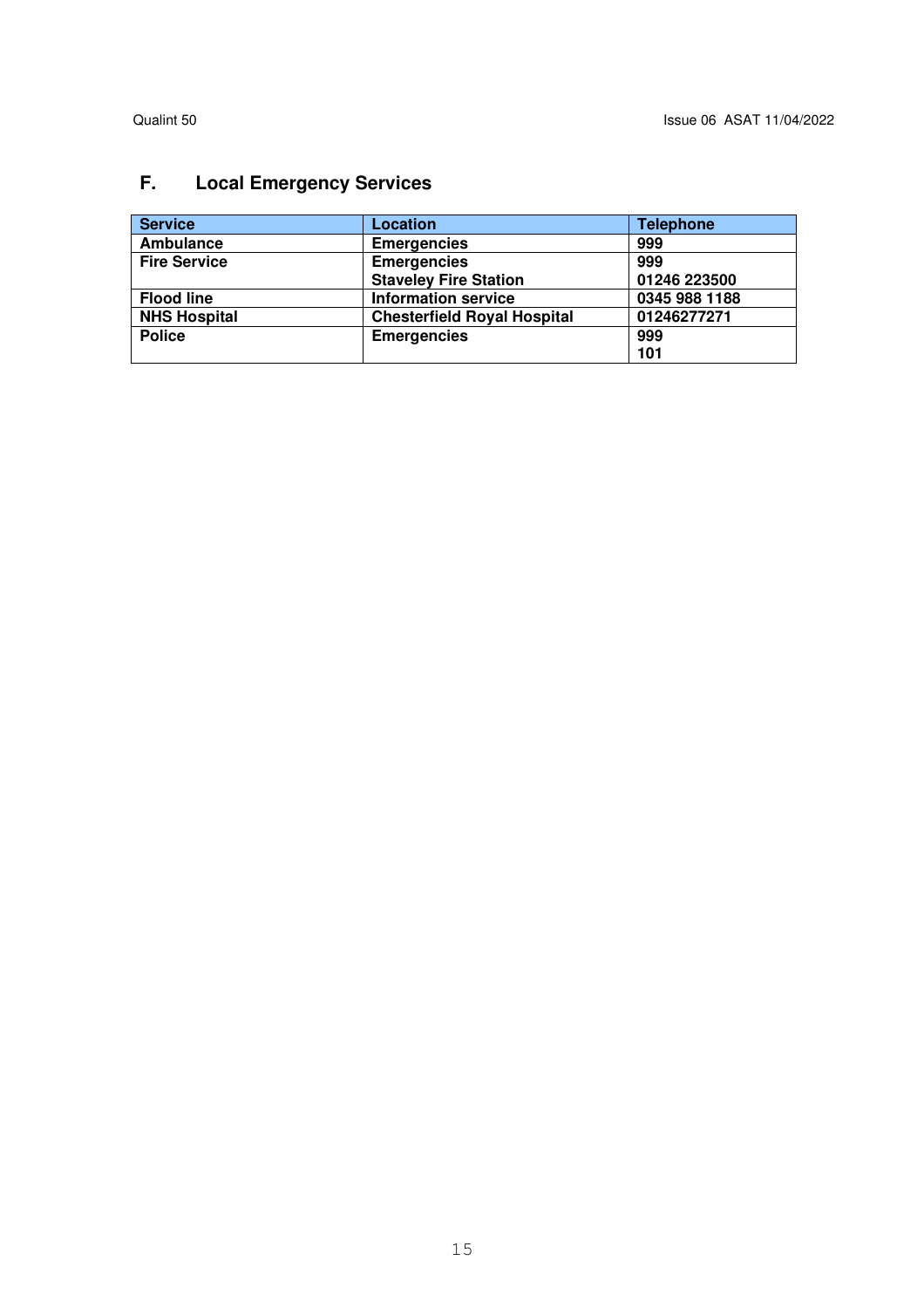# **G. Insurance and Finance Companies**

| <b>Service</b>                     | Company                                                                                | <b>Telephone</b> | E-mail                           |
|------------------------------------|----------------------------------------------------------------------------------------|------------------|----------------------------------|
| <b>Banking</b>                     | Handelsbanken                                                                          | 01246 231804     | Chesterfield@handelsbanken.co.uk |
| <b>Insurance</b>                   | <b>Travellers</b><br><b>Insurance</b><br>Company<br>(Policy No<br><b>UCTSR5563127)</b> | 01142 684606     |                                  |
| <b>Insurance</b><br><b>Brokers</b> | <b>IFM Insurance</b><br><b>Brokers Office</b>                                          | 01142 684606     | admin@ifmins.co.uk               |

### **H. Local Authority**

| Derbyshire County Council |                       |
|---------------------------|-----------------------|
| 24-hour helpline:         | 01629 533190          |
| Website:                  | www.derbyshire.gov.uk |

| <b>Chesterfield Borough Council</b> |                         |
|-------------------------------------|-------------------------|
| 24-hour helpline: 01246 345345      |                         |
| Website:                            | www.chesterfield.gov.uk |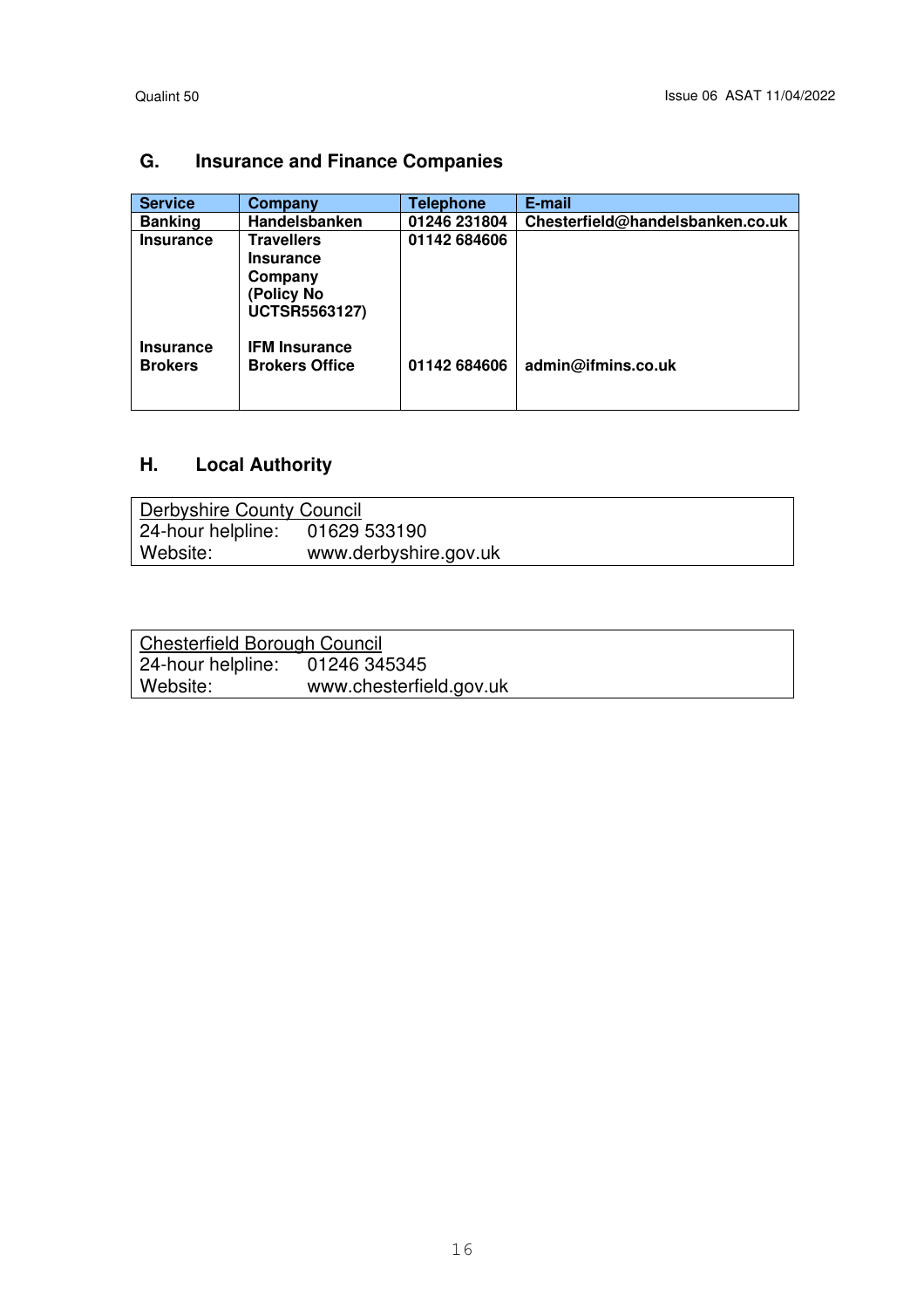### **8. Emergency Pack Contents**

As part of the recovery plan for the organisation, key documents, records, and equipment are held off-site with Nigel Godwin in an emergency pack. This pack may be retrieved in an emergency to aid in the recovery process.

The contents of the emergency pack comprise the following:

### **Documents:**

- A copy of this plan, including key contact details
- A copy of the insurance policy is kept at IFM Insurance Brokers. ( See section 7G for contact details )

#### **Records:**

- Computer backup tapes and / or disks
- Financial records

### **Equipment:**

- Spare keys
- Torch and batteries